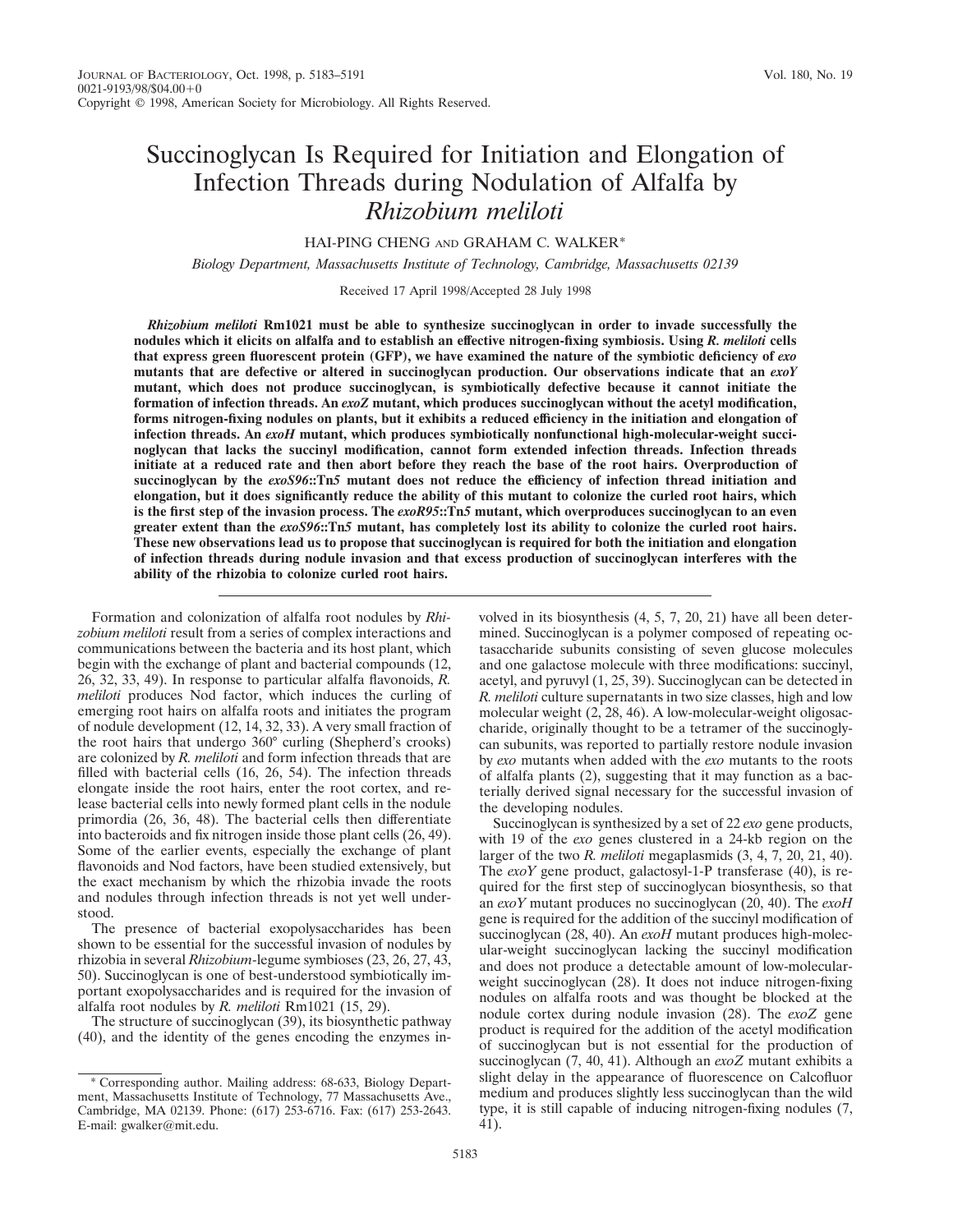The level of succinoglycan production by *R. meliloti* is regulated in part by the *exoS*, *chvI*, and *exoR* genes (9, 13, 37). ExoS and ChvI constitute a two-component regulatory system involved in controlling *exo* gene expression (9). ExoS is the membrane-bound sensor, and ChvI is the response regulator (9). ExoR acts negatively to control *exo* gene expression, but its mechanism of action has not yet been determined (37). The level of succinoglycan production by *exoS96* and *exoR95* mutants is 8 and 12 times higher than that of their Rm1021 parent, respectively (13, 37). The structures of the succinoglycan produced by *exoS96* and *exoR95* mutants are the same as those of their Rm1021 parent (13, 37). Interestingly, the *exoS96* mutant induces nitrogen-fixing nodules, but the *exoR95* mutant does not (13).

The role succinoglycan plays in bacterial invasion during nodulation has been the focus of several studies (2, 15, 28, 29, 55). Nodules induced by succinoglycan-deficient mutants were shown to be ineffective in fixing nitrogen and to be devoid of bacteria and bacteroids (15, 28, 29, 38). In the most recent and comprehensive study of the role of succinoglycan in nodule invasion, Yang et al. (55) examined nodulation using Farhaeus slide assemblies and analyzed sections of nodules induced by a wild-type strain and *exoB*, *exoA*, and *exoF* mutants by using light microscopy. After inoculation with wild-type *R. meliloti*, infection threads were observed in root hairs but only rarely. Infection thread structures were found in sections of nodules induced by the wild-type strain. Similar structures were also observed in sections of the nodules induced by *exo* mutants, although the formation of infection threads could not be confirmed by direct examination of root hairs on plants growing inside the Farhaeus slide assembly. These observations led to the conclusions that infection threads are initiated in curled root hairs by *exo* mutants as well as by wild-type *R. meliloti* but the *exo* mutant-induced infection threads abort within the peripheral cells of the developing nodule (55).

Our effort to determine the nature of the defect in nodule invasion of *exo* mutants was prompted by recent progress concerning possible roles of succinoglycan and other surface polysaccharides in nodule invasion (2, 22, 46) and by the recent technical advance of using *Rhizobium* cells labeled with green fluorescent protein (GFP) to analyze the process of nodulation (16). In this paper, we describe our use of GFP-labeled *R. meliloti* cells to determine the precise point at which various *exo* mutants are blocked in nodule invasion and thus to gain insights into the role of succinoglycan in nodule invasion by *R. meliloti*.

### **MATERIALS AND METHODS**

**Bacterial strains and growth media.** This study utilized *R. meliloti* Rm1021 (29) and the following mutants altered in succinoglycan production: Rm7095 (*exoR95*) (13), Rm7096 (*exoS96*) (13), Rm7210 (*exoY210*) (29), Rm7225 (*exoH225*) (28), and Rm8341 (*exoZ341*) (41). Luria-Bertani (LB) medium was used for the growth of *Escherichia coli*, and LB supplemented with 2.5 mM MgSO<sub>4</sub> and 2.5 mM CaCl<sub>2</sub> (LB/MC) was used for *R. meliloti* (20). Agarose was used at 1.5% for solid media. The following antibiotics were also used at the indicated concentrations: tetracycline, 10  $\mu$ g/ml; kanamycin, 25  $\mu$ g/ml; neomycin, 200  $\mu$ g/ml; and streptomycin, 500  $\mu$ g/ml.

**Cloning and plasmid construction.** A vector, pHC41, that is stable in planta was constructed by modifying an IncP plasmid, pSW213 (8), with an addition of the stabilization fragment of plasmid RK2 (53). Plasmid pSW213 contains three *Sma*I sites, one inside the *lacZ* gene, another in the tetracycline resistance gene, and the other in an intergenic region. pSW213 was linearized by a partial *Sma*I digestion, and the band corresponding to the size of the linearized plasmid was recovered from an agarose gel by using a kit from Qiagen (Chatsworth, Calif.). The RK2 stabilization fragment was also gel purified from *Kpn*I- and *Bam*HIdigested plasmid pTR101 (53). The cohesive ends of the stabilization fragment were filled in with Klenow fragment from New England Biolabs (Beverly, Mass.) and then ligated to linearized pSW213, using a ligation kit from PanVera (Madison, Wis.). Blue tetracycline-resistant colonies were picked from plates containing 5-bromo-4-chloro-3-indolyl-ß-D-galactopyranoside and tetracycline. A plasmid containing an insertion of the stabilization fragment in the intergenic region was chosen and was named pHC41. A plasmid that expresses GFP (GFP-S65T) from an inducible *lac* promoter was constructed by cloning the *Bgl*II-*EcoRV* fragment containing the *gfp* gene from plasmid pJK19-1 (a gift from P. Silver) into the *Xho*I site of pHC41 after both the vector and insert were blunt ended. A spontaneous mutant of the plasmid that constitutively expresses the *gfp* gene was picked and named pHC60.

**Nodulation assays.** Nodulation of alfalfa (*Medicago sativa* cv. Iroquois) by *R. meliloti* was analyzed on microscope slides as described by Gage et al. (16) but with the following modifications. The alfalfa seeds were surface sterilized as described previously (29) and germinated on 0.7% agar in water in the dark for 46 h. Two seedlings 1 to 2 cm long were placed on top of microscope slides which had been covered with 2 ml of Jensen's agar (29). The seedlings were covered by a piece of dialysis membrane (12,000 to 14,000 molecular weight cutoff) after being inoculated with 0.1 ml of a 1:100 dilution in sterile water of *R. meliloti* cells grown to saturation in LB/MC medium and washed once in sterilized water. The microscope slides with the seedlings were placed in 50-ml culture tubes containing 5 ml of liquid Jensen's medium and covered loosely with Saran Wrap.

To study the invasion process by the wild-type strain and five *exo* mutants as a function of time, sets of 24 plants were inoculated with the different strains and examined by fluorescence microscopy daily for 12 days. To determine quantitatively the efficiency of invasion by various *exo* mutants at each step of infection thread development, sets of 24 plants were inoculated with different strains, examined on day 10, and reexamined on day 14 to ensure the accuracy of the results.

**Fluorescence microscopy.** Alfalfa seedlings inoculated with *R. meliloti* were examined by using Zeiss fluorescence microscope model Axioskop or Axioplan2 coupled with Optronics Engineering digital camera model DEL-750 (Jena, Germany). Images of GFP-labeled bacterial cells were obtained by using a filter set consisting of a 460- to 500-nm bandpass exciter, a 505-nm longpass dichroic filter, and a 510-nm longpass emitter (model 41012; Chroma, Brattleboro, Vt.). Images of root hairs were obtained by using a filter set (Rhodamine) consisting of a 510 to 560-nm bandpass exciter, a 565-nm longpass dichroic filter, and a 582- to 647-nm bandpass exciter (model 41002; Chroma). The images were recorded on Kodak Ekachrome Elite 400 film and converted into computer files by using Nikon 35 mm Film Scanner LS-20E (Nikon, Tokyo, Japan) or recorded directly by using a digital camera which became available during latter half of our study. The images of bacterial cells and root hairs were merged using Adobe Photoshop 4.0 software to generate composite images for publication.

### **RESULTS**

**Stable and constitutive expression of GFP in planta.** To determine the point at which succinoglycan-deficient (*exo*) mutants are blocked during nodule invasion, we wanted to take advantage of GFP labeling of *R. meliloti* cells, which allows direct examination of the nodulation process by fluorescence microscopy. This approach has been used by Gage et al. (16) to study nodulation by wild-type *R. meliloti*. However, the GFP expression vector used in their study is unstable in the absence of selective pressure so that about 40% of cells recovered from nodules had lost the plasmid. This was apparently responsible for their observation of dark gaps in the middle of infection threads (16). The instability of this GFP-expressing plasmid would complicate the interpretation of experimental results if it was used to determine where *exo* mutants are blocked during nodule invasion.

To ensure that every bacterial cell remained labeled with GFP throughout nodulation without selective pressure, we constructed a GFP-expressing vector that is stable and replicates in *R. meliloti* cells in planta. This was accomplished by cloning the stabilization region from the broad-host-range plasmid RK2 into pSW213 (8). The resulting stable vector, pHC41, was used to achieve constitutive expression of the S65T derivative of the GFP (34) (the same allele as that used by Gage et al. [16]). *R. meliloti* cells carrying the plasmid fluoresce brightly under a fluorescence microscope and nodulate alfalfa as efficiently as the wild-type strain that does not carry the plasmid. When the pink nodules induced by the GFP-expressing wild-type *R. meliloti* were crushed, 100% of the bacterial cells recovered from the nodules still expressed GFP, indicating the very high stability of the plasmid without selection even when bacterial cells are inside the plant.

When alfalfa is inoculated with wild-type *R. meliloti* contain-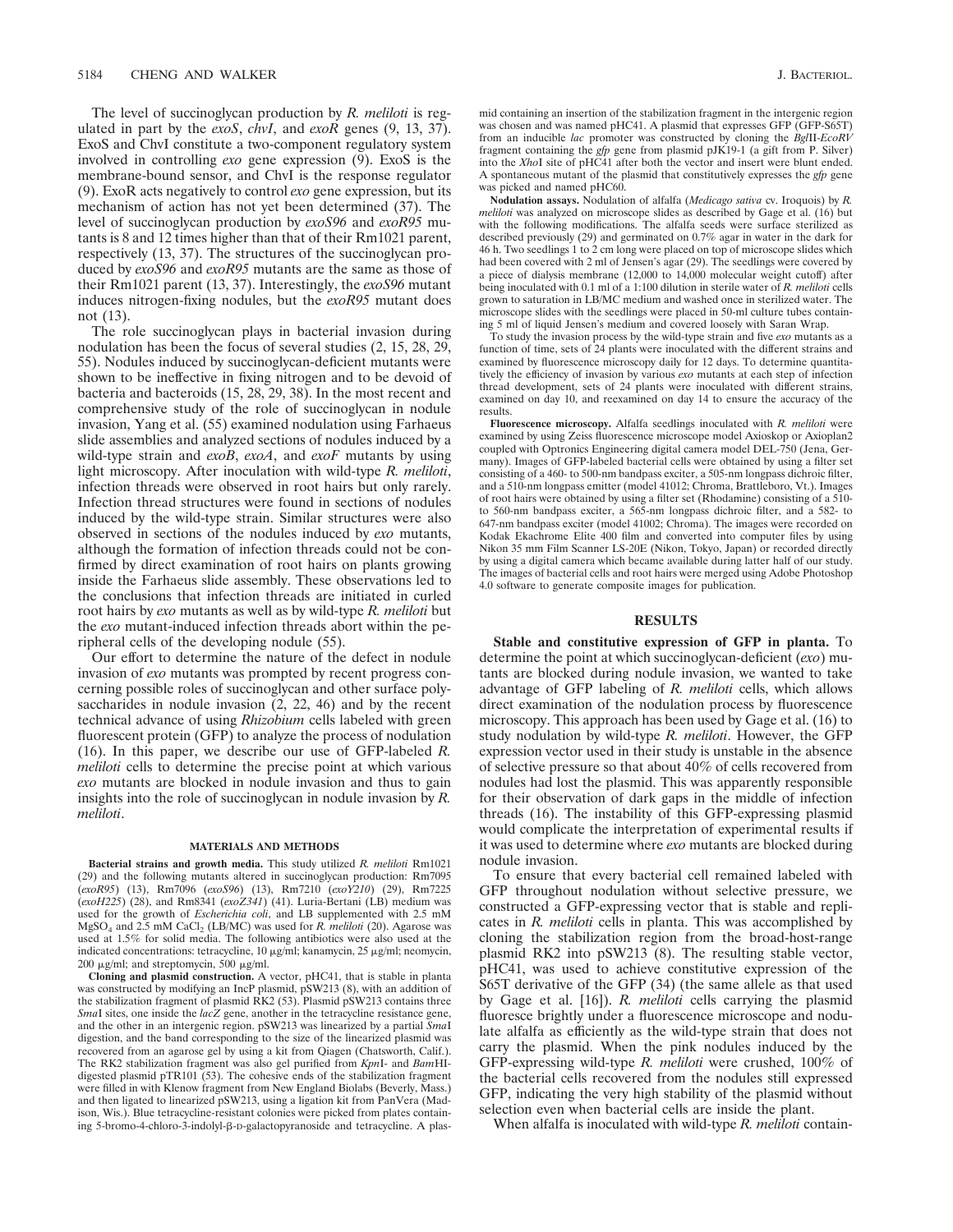ing a stable GFP-expressing plasmid, the early events of the nodulation process can be visualized by fluorescence microscopy as reported by Gage et al. (16). The GFP-labeled wildtype *R. meliloti* Rm1021 cells colonize the root surface by forming patches consisting of a single layer of bacterial cells (data not shown), induce root hair curling (data not shown), colonize the curled root hairs (Shepherd's crooks) (Fig. 1A), and initiate the formation of infection threads inside the root hairs (Fig. 1A). The infection threads elongate towards the base of root hairs and form extended infection threads (Fig. 1A) as illustrated schematically in Fig. 2. No dark gaps were observed in the middle of infection threads. The nodules induced by the GFP-labeled Rm1021 cells fluoresce brightly under a fluorescence microscope, showing the outline of individual plant cells (Fig. 1G). Cross sections of such bright nodules show that plant cells inside the nodules are filled with GFP-labeled bacterial cells (data not shown). These observations confirmed the stability of the GFP-expressing plasmid pHC60 in the absence of selective pressure and thus made it possible for us to examine the nature of the deficiencies of various *exo* mutants in nodule invasion.

**The succinoglycan-deficient** *exoY* **mutant does not elicit formation of extended infection threads after it colonizes curled root hairs.** To determine the point at which *exo* mutants are blocked during nodule invasion, we used the previously characterized succinoglycan-deficient *exoY210* mutant, which is unable to carry out the first step of succinoglycan synthesis. The *exoY* mutant induced root hair curling and colonized the root surface as efficiently as the wild type (data not shown), confirming that succinoglycan biosynthesis is not required for these events. Like the wild-type strain, the *exoY* mutant colonized curled root hairs, but the colonies formed by the *exoY* mutant are typically larger than those formed by the wild-type strain (Fig. 1B and F). The most significant difference between the wild type and the *exoY* mutant is that we found no curled root hairs colonized by the *exoY* mutant that contained infection threads extending to the base of root hairs. Occasionally, however, we did find a few curled root hairs colonized by the *exoY* mutant that contained very short infection threads (Fig. 3) which had apparently aborted shortly after the initiation of infection thread formation. To rule out the possibility that infection threads can be formed without the bacterial cells inside, we also examined the curled root hairs colonized by both the wild-type strain and the *exoY* mutant by using phasecontrast microscopy, which has also been used to visualize the infection threads (11). The infection threads were clearly visible inside the curled root hairs colonized by the wild-type strain (data not shown). In contrast, curled root hairs colonized by the *exoY* mutant, for which no infection threads were visible on the basis of GFP fluorescence, did not have infection threads when examined by phase-contrast microscopy (Fig. 1F).

To confirm the observation that nodulation by the succinoglycan-deficient *exoY210* mutant is blocked at the initiation of infection thread formation, we quantitatively measured the efficiency of colonization of curled root hairs and infection thread formation by comparing a group of 24 plants inoculated with the *exoY* mutant with a group of 24 plants inoculated with the wild-type parent, Rm1021. The numbers of colonized curled root hairs, colonized root hairs with initiated infection threads, and colonized root hairs with extended infection threads were determined by fluorescence microscopy over a period of 12 days. The results of one of such experiment are presented in Fig. 3. In the case of the wild-type strain, colonized root hairs started to appear on day 4 and continued to increase in number until about day 10. In the case of the *exoY*

mutant, the number of colonized root hairs started to increase from day 4 and continued to increase to day 10. The total number of colonized curled root hairs per plant, however, was somewhat less for the *exoY* mutant than for the wild-type strain, Rm1021. These observations indicate that succinoglycan is not required for *R. meliloti* to colonize curled root hairs, though its presence may slightly accelerate the process. However, when the efficiencies of formation of infection threads were compared, a striking difference was seen. Almost all of the curled root hairs that were colonized by Rm1021 formed infection threads that extended to the base of root hairs, indicating that this process was virtually 100% efficient for Rm1021. In contrast, less than 10% of the curled root hairs colonized by the *exoY* mutant initiated infection thread formation, and all of these infection threads aborted before they reached the middle of the root hairs. In addition, the curled root hairs associated with aborted infection threads were typically concentrated on only a few of the plants, suggesting that the alfalfa seedlings used in this study may vary with respect to this property. Thus, while virtually 100% of the curled root hairs colonized by the wild-type strain, Rm1021, formed extended infection threads, none could be found on plants inoculated with the *exoY* mutant. This clearly indicates that succinoglycan is required for the formation of extended infection threads inside the root hairs during nodule invasion. The low frequency with which the curled root hairs colonized by the *exoY* mutant initiated infection threads is consistent with the failure of Yang et al. (55) to detect infection threads in root hairs by phase-contrast microscopy when alfalfa was inoculated with succinoglycan-deficient mutants.

When we examined the nodules induced by the *exoY* mutant by using fluorescence microscopy, we found that they were always dark, so that the outline of the nodule is not visible after reproduction of the picture (Fig. 1H). We were unable to identify colonized curled root hairs on the surface of any of the many dark nodules we examined in this study. This suggests that colonization of curled root hairs might not be directly linked to the development of the root nodules elicited by the *exoY* mutant. We did, however, find that parts of the surface of some of the nodules were clearly colonized by a single layer of bacterial cells. These patches resembled those we had observed on portions of the root surface that were not associated with nodules. In addition, the dark nodules induced by the *exoY* mutant were dotted with bright colonies (Fig. 1H). Because of the shape of the nodule, most of these bright colonies were out of the focal plane so that they appear in the photograph (Fig. 1H) as bright spots that are larger than the actual sizes of the colonies. Using the single layer of bacterial cells on the surface as a point of reference, we determined that these bright colonies are not on the surface of the nodules. The colonies were densely packed with bacterial cells, and they remained visible after the patches consisting of a single layer of bacterial cells were removed from the nodule surface by using 2.15% sodium hypochlorite. Thus, we conclude that these colonies are not located directly on the surface of the nodule but rather close to it within the nodule epidermis. These colonies of bacterial cells remained in the same place and the nodules remained dark for the duration of the experiment.

**Lack of acetyl modification reduces efficiency of infection thread formation.** The *exoZ341*::Tn*5* mutant produces succinoglycan that lacks the acetyl modification (41), and its rate of succinoglycan synthesis is slightly reduced relative to that of its  $e$ *xo* $Z$ <sup>+</sup> parent (56). When tested for symbiotic proficiency, the *exoZ* mutant was found to induce nitrogen-fixing nodules on alfalfa, indicating that the acetyl modification is not critical for the symbiotic function of succinoglycan (7, 41). However in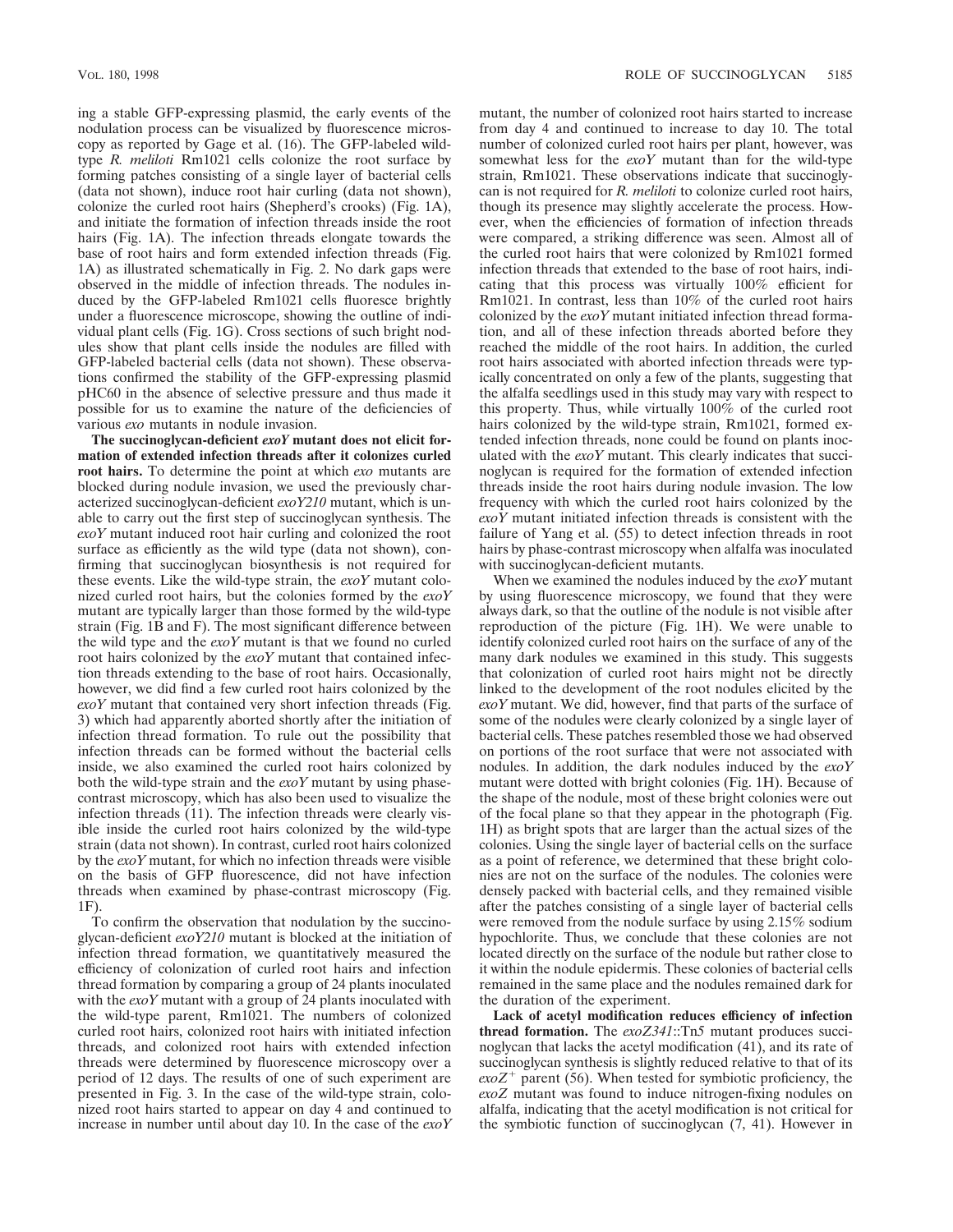

FIG. 1. Fluorescence microscopy analyses of nodule invasion by GFP-expressing cells of the wild-type *R. meliloti* strain Rm1021 and its succinoglycan (*exo*) mutants. (A) Composite image of a colonized curled root hair (red) with an extended infection thread filled with the wild-type bacterial cells (green). The infection thread started from the Shepherd's crook of the curled root hair and has reached the base of the root hair. (B, C, and F) Images of a curled root hair that has been colonized by the *exoY210* mutant showing a composite image of a curled root hair with a fluorescent bacterial colony (green) in the Shepherd's crook (B), the Shepherd's crook of the curled root hair (C), and the composite phase-contrast and fluorescence image, which demonstrated that there is no infection thread inside the root hair (F). (D)<br>Composite image of a root hair colonized by the *exoZ341* mu colony inside the curled root hair and aborted in the middle of the root hair with a swollen end. (E) Composite image of a curled root hair colonized by the *exoZ341*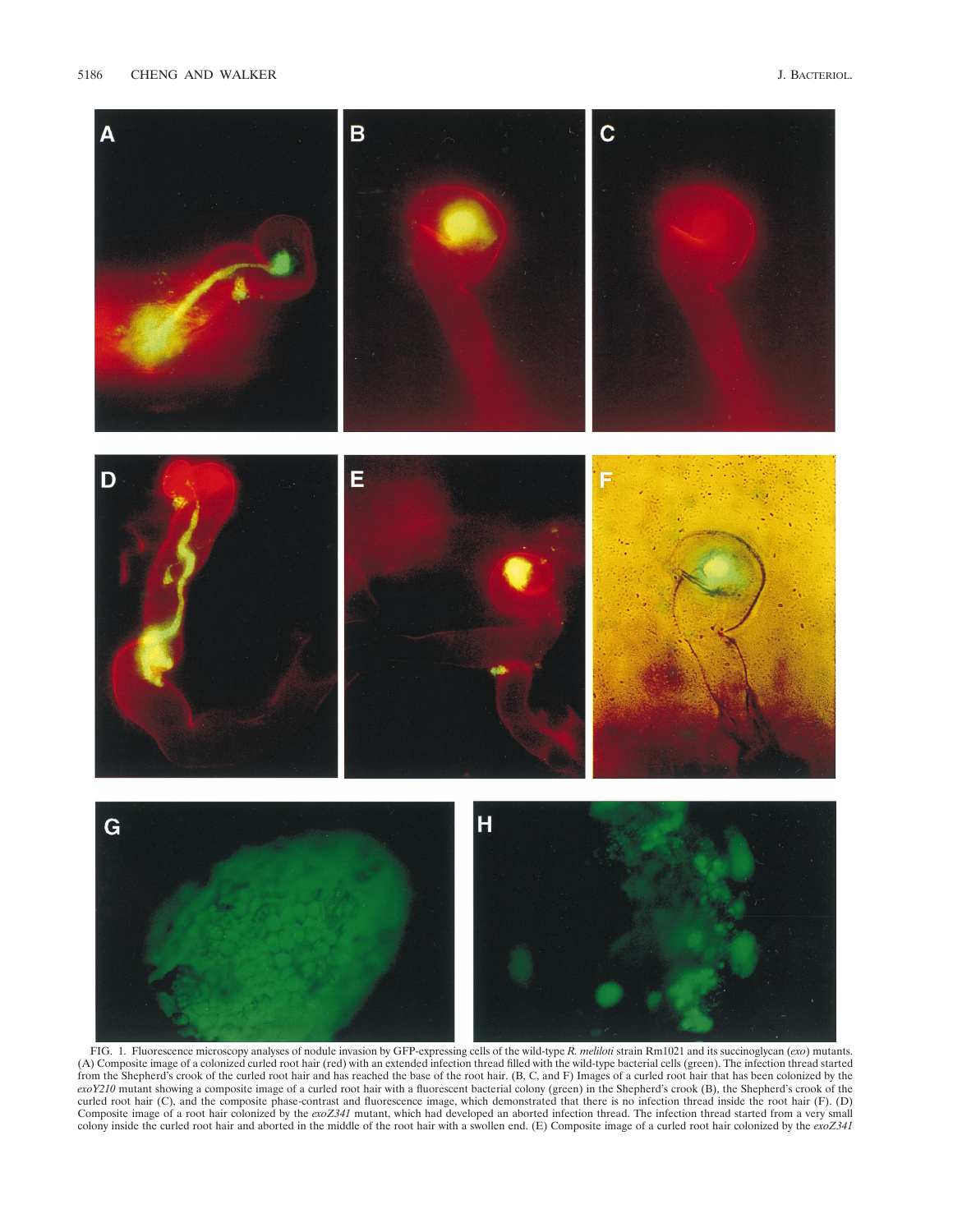typical nodulation assays, the plant is exposed to the bacteria for 4 to 6 weeks, thus making it very difficult to assess any reductions in the efficiency of nodulation by the bacteria. In contrast, the use of GFP-labeled bacterial cells allows us to quantify the efficiency of each step during the early stage of nodule invasion.

The *exoZ341* mutant induces root hair curling and colonizes the alfalfa root surface by forming patches consisting of a single layer of bacterial cells as efficiently as its Rm1021 parent (data not shown). When infection thread formation was examined, we observed a mixture of (i) colonized curled root hairs with extended infection threads (data not shown), (ii) colonized curled root hairs with aborted infection threads (Fig. 1D), and (iii) colonized curled root hairs lacking infection threads (Fig. 1E). When infection threads aborted in the middle of the root hairs, they often ended with an enlarged sphere tightly packed with bacterial cells (Fig. 1D). The colonized curled root hairs that had not developed infection threads by day 10 never did so, and the infection threads that had aborted by day 10 never extended any further. The appearance of a significant fraction of curled root hairs that either lacked infection threads or had aborted infection threads (Fig. 4) indicates that the absence of the acetyl modification on succinoglycan substantially reduces the efficiency of both initiation and elongation of infection threads. Despite this reduced efficiency of nodule invasion, the *exoZ* mutant was involved in a sufficient number of productive infections to appear  $Fix<sup>+</sup>$  in our standard nodulation assays.

**The** *exoH* **mutant produces symbiotically dysfunctional succinoglycan and forms aborted infection threads.** The succinoglycan produced by the *exoH225* mutant lacks the succinyl modification and is found only in the high-molecular-weight fraction (28). On the basis of microscopic examination of sectioned nodules, the *exoH* mutant had been previously described as forming infection threads that are blocked when they reach the nodule cortex (28). This led to the suggestion that succinoglycan is required for infection threads to enter the root cortex (28, 30). Using the more sensitive approach of labeling rhizobia with GFP, we examined the phenotype of the same *exoH* mutant that had been used in the earlier study (28). We found that there was very little difference between the *exoH* mutant and the wild-type strain in terms of their abilities to induce root hair curling or to colonize the root surface by forming patches consisting of a single layers of bacterial cells (data not shown). The efficiency of colonizing curled root hairs was slightly lower for the *exoH* mutant when compared to its wild-type parent (Fig. 4). The main difference we observed between the *exoH* mutant and its wild-type parent was that the *exoH* mutant did not form the extended infection threads necessary for a productive infection (Fig. 4). However, the *exoH* mutant appears to differ from both the wild-type strain and the *exoY* mutant with respect to its ability to promote the initiation and elongation of infection threads. Among the curled root hairs that were colonized by the *exoH* mutant, 70% of them initiated the formation of infection threads (Fig. 4), a much higher frequency than that for the *exoY* mutant. All of the infection threads, however, aborted before reaching the middle of the root hairs. The aborted infection threads often ended with an enlarged sphere filled with tightly packed bacterial cells

and appeared similar to the aborted infection threads formed by the *exoZ* mutant (Fig. 1D). These observations suggest that the nonsuccinylated succinoglycan produced by the *exoH* mutant is sufficient to permit reasonably efficient initiation of infection thread formation by colonized curled root hairs but does not support the continuous growth of the infection threads that is essential for a productive symbiosis to be achieved.

We have also examined nodules induced by the *exoH* mutant on alfalfa roots. As in the case of the *exoY* mutant, all of the nodules were dark under the fluorescence microscope, indicating that there were no bacterial cells inside the nodules. We found no colonized curled root hairs on the surface of any of the many dark nodules we examined in this study. This again suggests that colonization of curled root hairs might not be directly linked to the development of root nodules. We did, however, find parts of the surface of some of these dark nodules that were clearly colonized by a single layer of bacterial cells. These patches resembled those we had observed on portions of the root surface that were not associated with nodules. In addition, the dark nodules induced by the *exoH* mutant were dotted with bright colonies and, as in the case of the *exoY* mutant, some of these clusters appeared to be inside the nodule epidermis. These clusters of bacterial cells remained in the same place and the nodules remained dark for the duration of the experiment.

**High levels of succinoglycan production reduce efficiency of colonization of curled root hairs.** We also studied the nodulation of alfalfa by *exoS96* and *exoR95* mutants, both of which produce higher levels of succinoglycan than their parent strain, Rm1021. As described above, although both mutants overproduce succinoglycan, they differ in the amount of succinoglycan overproduced, in their ability to respond to ammonia, and in their ability to induce nitrogen-fixing nodules. We were particularly interested in learning why the *exoR* mutant cannot induce nitrogen-fixing nodules whereas the *exoS* mutant can.

We found that the *exoS96* mutant induces root hair curling and colonizes the alfalfa root surface by forming patches consisting of a single layer of bacterial cells as efficiently as its Rm1021 parent (data not shown). When plants were inoculated with the *exoS* mutant, extended infection threads were observed that reached to the base of the root hairs, as occurred with the wild-type strain. As in the case of alfalfa inoculated with the wild-type strain, colonized curled root hairs were always associated with infection threads. However, quantitative analyses revealed that the number of colonized curled root hairs with associated infection threads per plant was only about 10% of that of the wild-type strain (Fig. 4). Thus, our analyses indicate that the *exoS96* mutant, which overproduces succinoglycan and has a  $Fix^+$  phenotype, is actually 10-fold-less efficient than wild-type *R. meliloti* in colonizing curled root hairs. However, since the colonized curled root hairs develop extended infection threads with the same high efficiency as that observed with the wild-type strain, the *exoS96* mutant is still able to participate in the formation of one or more nitrogenfixing nodules on each plant and thus appears  $Fix^+$  in standard nodulation assays.

The *exoR95* mutant was also found to induce root hair curling and to colonize the root surface by forming patches con-

mutant showing a large fluorescent bacterial colony in the middle of a curled root hair. No infection thread can be seen. (G) Fluorescence image of a nodule from a plant inoculated with GFP-expressing wild-type strain Rm1021 showing the outline of the nodule and individual nodule epidermal cells. (H) Fluorescence image of a nodule from a plant inoculated with GFP-expressing cells of the *exoY* mutant showing patches of bacterial cells on the surface of the nodule and bright bacterial colonies within the nodule epidermis. Images of root hairs (A to E) were photographed with a magnification of  $\times$ 400. Images of root nodules (G and H) were photographed with a magnification of  $\times 100$ .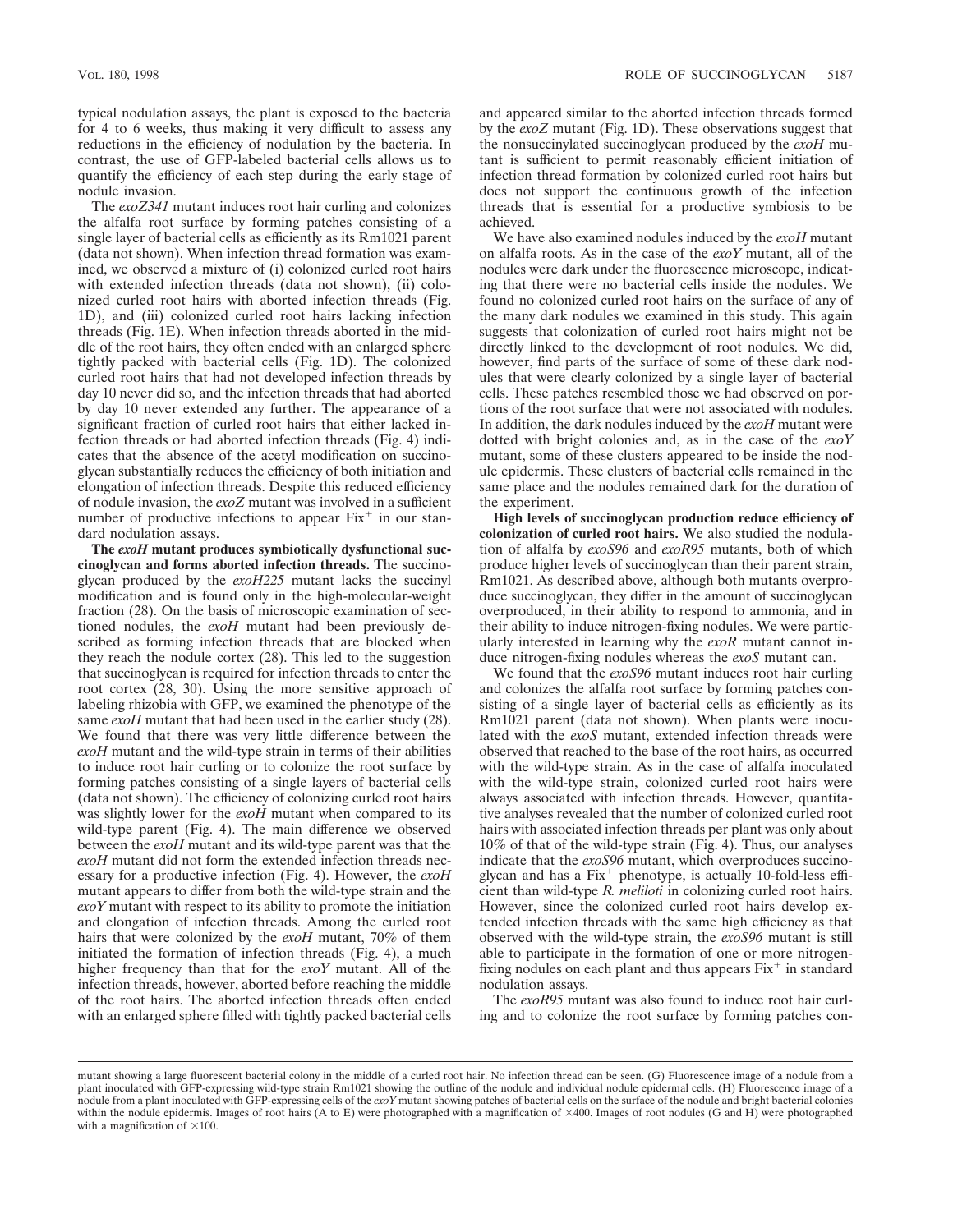

FIG. 2. Schematic representation of invading *R. meliloti* bacterial cells that were blocked at different stages of infection thread formation, showing a curled root hair (Shepherd's crook), a colonized curled root hair, a colonized curled root hair with an initiated infection thread, and a colonized curled root hair with an infection thread extending to the base of the root hair.

sisting of a single layer of bacterial cells as efficiently as the wild-type strain (data not shown). However, no colonized root hairs were observed on alfalfa roots inoculated with the *exoR* mutant and no infection threads were observed (Fig. 4). These observations indicate that the Fix<sup>-</sup> phenotype of the *exoR* mutant is due to its inability to colonize curled root hairs rather than to an inability to develop extended infection threads, as is the case for the *exoY* mutant. It seems possible that the very high level of succinoglycan production by *exoR* mutants is sufficient to interfere with the close contact between the *exoR* cells and the curled root hairs that is necessary for colonization.

### **DISCUSSION**

Using GFP-labeled *R. meliloti* cells, we have clearly demonstrated that succinoglycan is required for the formation of extended infection threads inside the root hairs during invasion of nodules on alfalfa roots by the bacteria. Furthermore, our analyses suggest that development of an extended infection thread may be regarded as consisting of two separate stages, the initiation of an infection thread and then its subsequent extension through the root hair (Fig. 2). The presence of bacterial polysaccharides such as succinoglycan has been shown to be required for nodule invasion by bacteria in several different rhizobium-legume symbiotic relationships (15, 27, 29). Our findings have clarified the steps of nodule invasion that require the presence of succinoglycan and thus provide a strong base for further detailed analyses of how succinoglycan mediates the interaction between the bacteria and the plant to achieve a successful symbiosis.

Our analyses of infection thread formation by the wild-type strain and the *exoY* mutant indicate that succinoglycan is required for the formation of extended infection threads inside the root hairs during nodulation. While infection threads that extend to the base of the root hairs can be found on all plants inoculated with the wild-type strain, no such extended infection threads can be found on plants inoculated with the *exoY* mutant. When the frequency of initiation of infection thread formation was examined among the curled root hairs that were colonized by the *exoY* mutant, about 90% did not initiate the formation of infection threads. This suggests that the presence of succinoglycan is an important factor in the initiation of infection thread formation. In the remaining 10% of the cases, infection threads were initiated, but aborted soon after initiation, resulting in the formation of very short infection threads. These aborted infection threads appeared clustered on specific plants, suggesting that there may be some plant-to-plant variation with respect to the response to succinoglycan requirement among the outbred alfalfa seedlings used in this study. It is also possible that these rare infection thread initiation events are the results of plant responses to the symbiotically inactive K polysaccharide produced by the *exoY* derivative of strain

Rm1021 (42) or to the very small amounts of exopolysaccharide II that may be produced by the Rm1021 *exoY* strain (19). This possibility could be explored by examining the properties of mutants that are defective in the synthesis of these two other surface polysaccharides as well as being deficient in succinoglycan production.

In addition, we have also noticed that, in cases when there is no initiation of infection thread formation, the colonies formed by the *exo* mutants inside the curled root hairs are relatively larger and more densely packed with bacterial cells. For example, the *exoZ* mutant formed almost no visible colony inside



FIG. 3. Kinetics of infection thread (IT) formation on alfalfa plants inoculated with the wild type or the *exoY* mutant. Sets of 24 plants were inoculated with the wild-type strain or the *exoY210* mutant. The average number of colonized curled root hairs (CRH) (A), initiated infection threads (B), and extended infection threads (C) were recorded daily for 12 days. The colonized CRH includes those with initiated and extended infection threads and initiated infection threads include extended infection threads.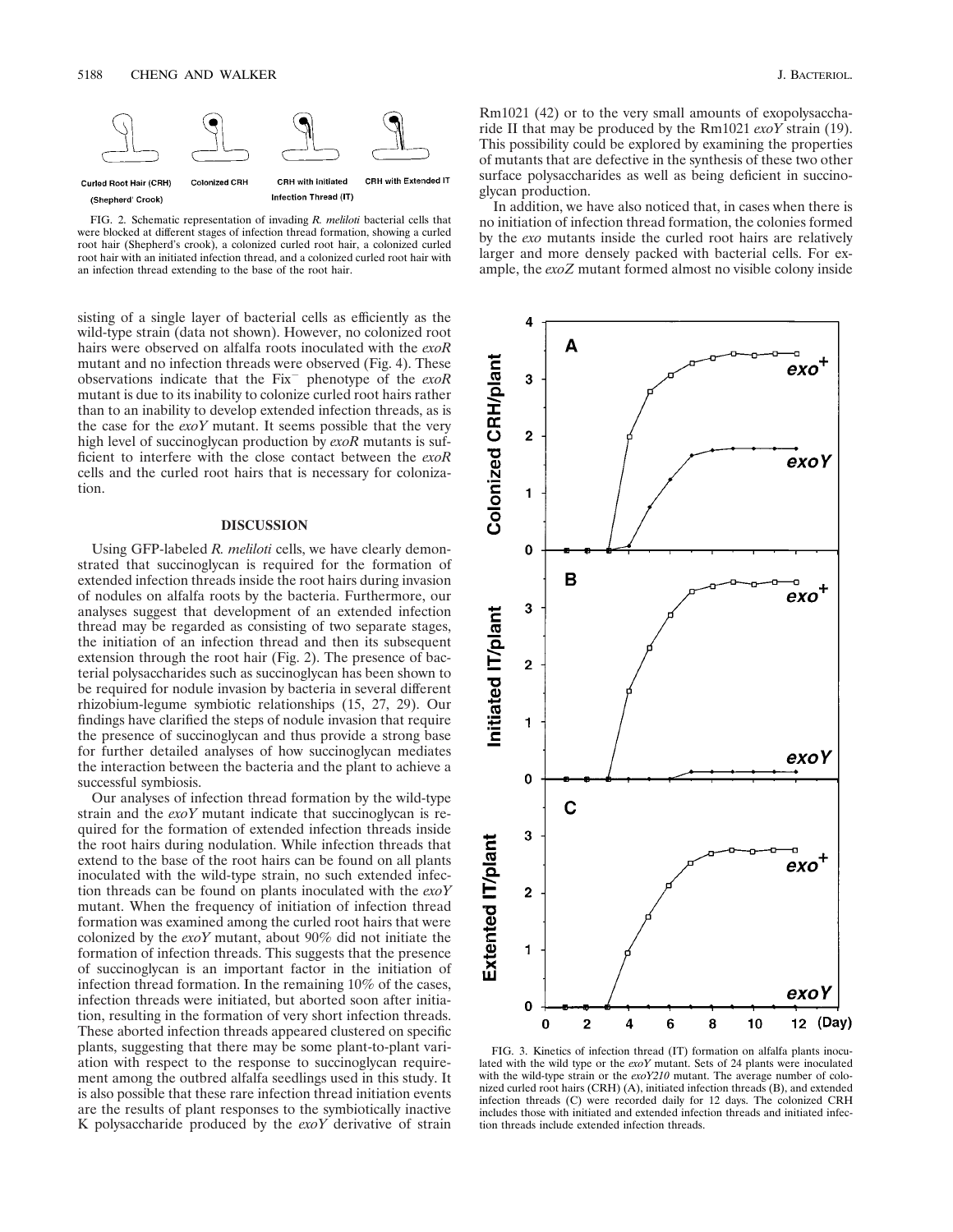

FIG. 4. Efficiency of nodule invasion by the wild-type strain, Rm1021, and *exo* mutants. Sets of 24 plants were each inoculated with different strains and scored on day 10 for the number of colonized curled root hairs (CRH) (A), initiation of infection thread (IT) formation (B), and elongation of infection threads (C). (A) The relative efficiency of colonization of the curled root hairs was calculated by comparing the number of curled root hairs colonized by a mutant per plant to that colonized by the wild-type strain. The wild-type strain is considered 100% efficient in colonizing curled root hairs. (B) The efficiency of initiation of infection thread formation is the percentage of curled root hairs colonized by a given strain that initiate infection thread formation. (C) The efficiency of infection thread elongation is the percentage of curled root hairs colonized by a given strain that develop extended infection threads.

a curled root hair that had initiated an infection thread (Fig. 1D) but it formed a larger colony inside the curled root hair that had not initiated infection thread formation (Fig. 1E). One simple explanation would be that infection threads normally provide room for the growth of the bacteria and that, in the absence of an infection thread, the bacteria continue to grow inside the curled root hairs, resulting in the formation of larger colonies.

Nodules induced by the wild-type strain expressing GFP are always bright, and root hairs containing infection threads can often be found on the surface. In contrast, nodules induced by *exo* mutants are always dark and no root hairs containing infection threads can be observed on the surface. The dark nodules are often colonized by patches consisting of a single layer of bacterial cells on their surface and contain additional colonies of bacterial cells within the nodule epidermis. Our method did not allow us to determine whether these colonies were located within the nodule epidermal cells or between epidermal cells. However, when nodules induced by *exo* mutants were examined by nodule sectioning, colonies of bacterial cells were found both inside the nodule epidermal cells and between the nodule epidermal cells (55). The fact that the nodules induced by *exoY* and *exoH* mutants do not fix nitrogen indicates that formation of colonies within the nodule epidermis does not lead to symbiotically proficient nodules.

Taken together, our findings indicate that succinoglycan is required for the initiation and elongation of infection threads so that the failure of *R. meliloti* to produce succinoglycan blocks nodule invasion by blocking the formation of extended infection threads inside the root hairs. Thus, the block appears to be at a point earlier than that which occurs during plant feedback regulation of nodule invasion, a process that ensures that each plant develops only the number of nodules necessary to satisfy its requirement for fixed nitrogen. During such feedback regulation, the developing infection threads can be arrested within the nodule epidermis by an ethylene-mediated plant process after the infection threads have reached to the base of root hairs and have entered the nodule epidermal cell layers (6, 52). This feedback regulation is abolished in a plant (*Medicago truncatula*) mutant that is insensitive to the presence of ethylene (51).

Analyses of an *exoH* mutant, which produces nonsuccinylated succinoglycan, have offered additional insights into the symbiotic importance of the succinyl modification on succinoglycan. Although an *exoH* mutant colonized root hairs with about 40% of the efficiency of a wild-type strain and elicited the initiation of infection thread formation at about 70% of the efficiency of the wild-type strain, its symbiotic deficiency appears to result principally from its inability to induce the formation of extended infection threads that reach to the base of root hairs. Our observations suggest that the succinyl modification on succinoglycan has only a modest effect on the efficiency with which infection threads are initiated from colonized curled root hairs but has a more dramatic effect on the efficiency of the elongation of initiated infection threads. Our results thus raise the possibility that succinoglycan has at least two genetically separable roles in nodule invasion.

Our analyses of an *exoZ* mutant, which produces nonacetylated succinoglycan, revealed the surprising insight that the acetyl modification is important for succinoglycan to exert its symbiotically important effects with maximum efficiency. As in the case of the *exoH* mutant, the most striking defect of the *exoZ* mutant involved its ability to induce the formation of extended infection threads. However, in contrast to what occurs with the *exoH* mutant, such extended infection threads occasionally form, explaining why the  $e\alpha Z$  mutant has been classified as  $Fix^+$  in nodulation assays (41). Since both the succinyl and acetyl modifications affect the molecular weight distribution of the succinoglycan (28, 56), it is possible that their effects on symbiosis are, at least in part, exerted indirectly through an effect on the molecular weight distribution of succinoglycan.

We were surprised to find that nodule invasion by an *exoR* mutant, which greatly overproduces succinoglycan, was blocked at a very early stage since no colonized curled root hairs were observed. The nature of this block appears to be very specific since no differences were detected between the abilities of the *exoR* mutant and its wild-type parent to induce root hair curling or to colonize the root surface by forming patches consisting of a single layer of bacterial cells. Interestingly, the *exoS96* mutant, which does not overproduce succinoglycan to as great an extent as an *exoR* mutant, was able to colonize curled root hairs, but only with 10% of the efficiency of the wild-type strain. Taken together, our characterizations of the *exoR* and *exoS* mutants suggest that the synthesis of an inappropriately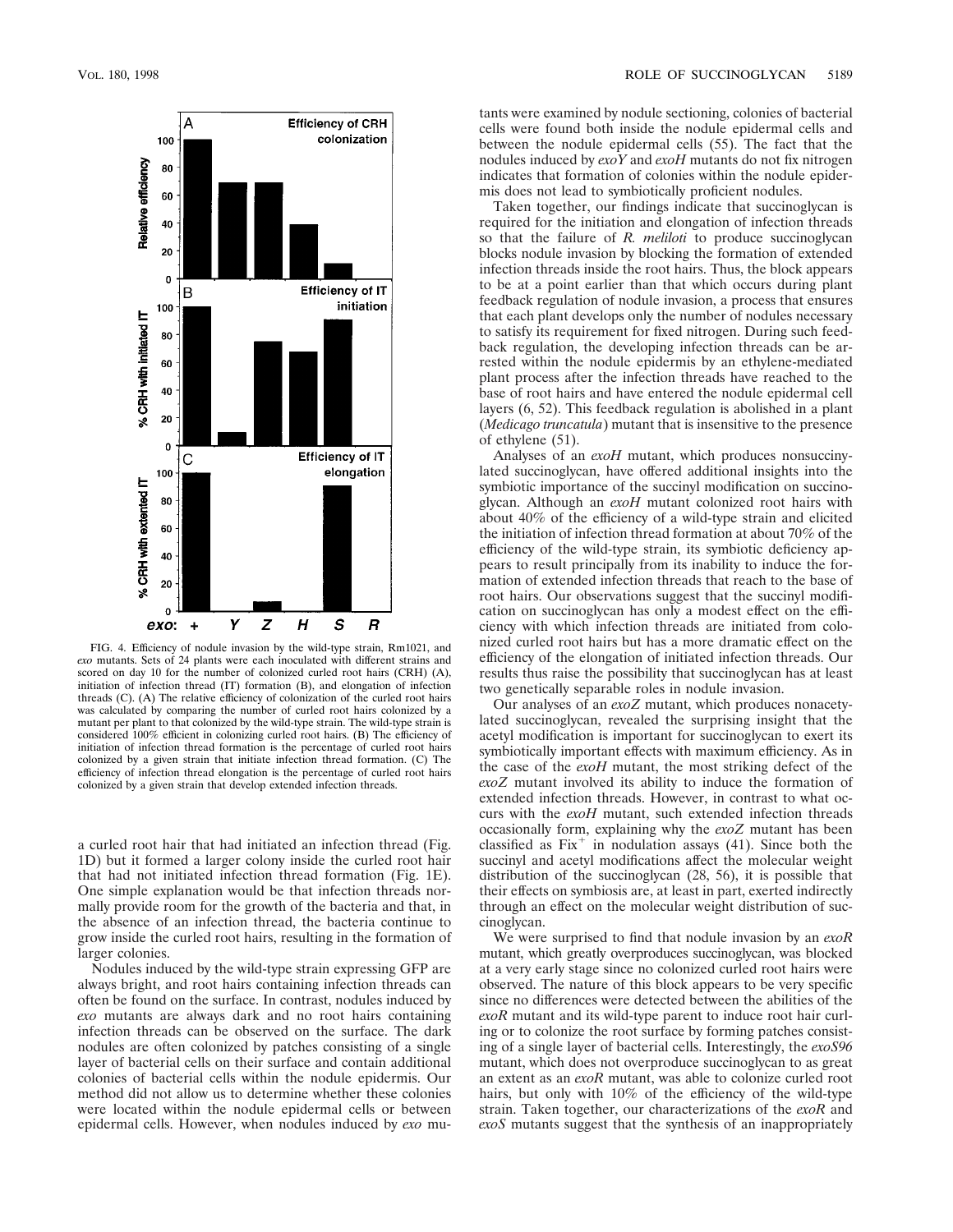high level of succinoglycan interferes specifically with colonization of curled root hairs. The curled root hairs colonized by the *exoS96* mutant form extended infection threads as efficiently as those colonized by the wild-type strain, suggesting either that elongation of infection threads inside root hairs is not particularly sensitive to the level of succinoglycan production or that the *exoS* mutant produces normal levels of succinoglycan inside the colonized curled root hairs.

The infection thread is a structure composed of plant material, although the rhizobia may contribute to the matrix material found inside infection threads (26) so that succinoglycan appears to be acting by modulating plant processes necessary for infection thread initiation and extension. It is interesting that plant mutants have been isolated that are defective in the formation of infection threads (10). Mutants that are unable to support bacterial invasion have been isolated from *Medicago truncatula* (35), which is one of *R. meliloti*'s natural hosts. Five nodulation-defective mutants have been isolated from white sweet clover (*Melilotus alba* Desr.) (47), which can also be nodulated by *R. meliloti* Rm1021. Three of the five mutants can form curled root hairs in response to the presence of the Nod factor but cannot form infection threads, indicating that they have defects in plant genes required for this process (47). A mutant of pea (*Pisum sativum* L.) with a defect specifically in the development of infection threads has also been isolated (44). In addition to these plant mutants, many plant genes that are expressed in response to bacterial invasion have been isolated from alfalfa (*Medicago sativa*) (31), from *M. truncatula* (17), and from pea (18, 24, 45). Some of them have been shown to be involved in Nod factor perception and infection thread development in the root hairs (24) and nodule epidermis (18). Taken together, these observations indicate that there are plant gene products involved in the elongation of infection threads inside the root hairs.

The results that we have reported in this paper lay the groundwork for further investigations into the means by which succinoglycan modulates plant processes so that nodule invasion can occur and into the particular molecular forms of succinoglycan that are necessary for its symbiotic roles.

### **ACKNOWLEDGMENTS**

We thank members of this lab, particularly B. Pellock and G. M. York, for many helpful suggestions and critical discussions. We thank C. A. Kaiser, S. L. Sanders, and P. K. Sorger for the use of their fluorescence microscopes.

This work was supported by Public Health Service grant GM31030 to G.C.W. from the National Institute of General Medical Science.

### **REFERENCES**

- 1. **Aman, P., M. McNeil, L.-E. Franzen, A. G. Darvill, and P. Albersheim.** 1981. Structural elucidation, using HPLC-MS and GLC-MS, of the acidic exopolysaccharide secreted by *Rhizobium meliloti* strain Rm1021. Carbohydr. Res. **95:**263–282.
- 2. **Battisti, L., J. C. Lara, and J. A. Leigh.** 1992. Specific oligosaccharide form of the *Rhizobium meliloti* exopolysaccharide promotes nodule invasion in alfalfa. Proc. Natl. Acad. Sci. USA **89:**5625–5629.
- 3. Becker, A., A. Kleickmann, M. Keller, W. Arnold, and A. Pühler. 1993. Identification and analysis of the *Rhizobium meliloti exoAMNOP* genes involved in exopolysaccharide biosynthesis and mapping of promoters located on the *exoHKLAMONP* fragment. Mol. Gen. Genet. **241:**367–379.
- 4. Becker, A., A. Kleickmann, H. Küster, M. Keller, W. Arnold, and A. Pühler. 1993. Analysis of the *Rhizobium meliloti* genes *exoU*, *exoV*, *exoW*, *exoT*, and *exoI* involved in exopolysaccharide biosynthesis and nodule invasion: *exoU* and *exoW* probably encode glucosyltransferases. Mol. Plant-Microbe Interact. **6:**735–744.
- 5. Becker, A., H. Küster, K. Niehaus, and A. Pühler. 1995. Extension of the *Rhizobium meliloti* succinoglycan biosynthesis gene cluster: identification of the *exsA* gene encoding an ABC transporter protein, and the *exsB* gene which probably codes for a regulator of succinoglycan biosynthesis. Mol. Gen. Genet. **249:**487–497.

**185:**58–71. 7. Buendia, A. M., B. Enenkel, R. Köplin, K. Niehaus, W. Arnold, and A. Pühler. 1991. The *Rhizobium meliloti exoZ/exoB* fragment of megaplasmid 2: ExoB functions as a UDP-glucose-4-epimerase and ExoZ shows homology to NodX of *Rhizobium leguminosarum* biovar. *viciae* strain TOM. Mol. Microbiol. **5:**1519–1530.

subterranean clover is not caused by a hypersensitive response. Protoplasma

- 8. **Chen, C.-Y., and S. C. Winans.** 1991. Controlled expression of the transcriptional activator gene *virG* in *Agrobacterium tumefaciens* by using the *Escherichia coli lac* promoter. J. Bacteriol. **173:**1139–1144.
- 9. **Cheng, H.-P., and G. C. Walker.** 1998. Succinoglycan production by *Rhizobium meliloti* is regulated through the ExoS/ChvI two-component regulatory system. J. Bacteriol. **180:**20–26.
- 10. **Cook, D. R., K. VandenBosch, F. J. de Bruijn, and T. Huguet.** 1997. Model legumes get the Nod. Plant Cell **9:**275–280.
- 11. **Dazzo, F. B., G. L. Truchet, R. I. Hollingsworth, E. M. Hrabak, H. S. Pankratz, S. Philip-Hollingsworth, J. L. Salzwedel, K. Chapman, L. Appenzeller, A. Squartini, D. Gerhold, and G. Orgambide.** 1991. *Rhizobium* lipopolysaccharide modulates infection thread development in white clover root hairs. J. Bacteriol. **173:**5371–5384.
- 12. **Denarie, J., F. Debelle, and C. Rosenberg.** 1992. Signaling and host range variation in nodulation. Annu. Rev. Microbiol. **46:**497–531.
- 13. **Doherty, D., J. A. Leigh, J. Glazebrook, and G. C. Walker.** 1988. *Rhizobium meliloti* mutants that overproduce the *R. meliloti* acidic Calcofluor-binding exopolysaccharide. J. Bacteriol. **170:**4249–4256.
- 14. **Downie, J. A.** 1994. Signalling strategies for nodulation of legumes by rhizobia. Trends Microbiol. **2:**318–324.
- 15. **Finan, T. M., A. M. Hirsch, J. A. Leigh, E. Johansen, G. A. Kuldau, S. Deegan, G. C. Walker, and E. R. Signer.** 1985. Symbiotic mutants of *Rhizobium meliloti* that uncouple plant from bacterial differentiation. Cell **40:**869– 877.
- 16. **Gage, D. J., T. Bobo, and S. R. Long.** 1996. Use of green fluorescent protein to visualize the early events of symbiosis between *Rhizobium meliloti* and alfalfa (*Medicago sativa*). J. Bacteriol. **178:**7159–7166.
- 17. **Gamas, P., F. D. C. Niebel, N. Lescure, and J. V. Cullimore.** 1996. Use of a subtractive hybridization approach to identify new *Medicago truncatula* genes induced during root nodule development. Mol. Plant-Microbe Interact. **9:**233–242.
- 18. **Geurts, R., R. Heidstra, A. E. Hadri, J. A. Downie, H. Franssen, A. van Kammen, and T. Bisseling.** 1997. Sym2 of pea is involved in a nodulation factor-perception mechanism that controls the infection process in the epidermis. Plant Physiol. **115:**351–359.
- 19. **Glazebrook, J., and G. C. Walker.** 1989. A novel exopolysaccharide can function in place of the Calcofluor-binding exopolysaccharide in nodulation of alfalfa by *Rhizobium meliloti*. Cell **56:**661–672.
- 20. **Glucksmann, M. A., T. L. Reuber, and G. C. Walker.** 1993. Family of glycosyl transferases needed for the synthesis of succinoglycan by *Rhizobium meliloti*. J. Bacteriol. **175:**7033–7044.
- 21. **Glucksmann, M. A., T. L. Reuber, and G. C. Walker.** 1993. Genes needed for the modification, polymerization, export, and processing of succinoglycan by *Rhizobium meliloti*: a model for succinoglycan biosynthesis. J. Bacteriol. **175:**7045–7055.
- 22. González, J. E., B. L. Reuhs, and G. C. Walker. 1996. Low molecular weight EPS II of *Rhizobium meliloti* allows nodule invasion in *Medicago sativa*. Proc. Natl. Acad. Sci. USA **93:**8636–8641.
- 23. **Gray, J. X., and B. G. Rolfe.** 1990. Exopolysaccharide production in *Rhizobium* and its role in invasion. Mol. Microbiol. **4:**1425–1431.
- 24. Horvath, B., R. Heidstra, M. Moerman, H. Spaink, J.-C. Promé, A. van **Kammen, and T. Bisseling.** 1993. Lipo-oligosaccharides of *Rhizobium* induce infection-related early nodulin gene expression in pea root hairs. Plant J. **4:**727–733.
- 25. **Jansson, P.-E., L. Kenne, B. Lindberg, H. Ljunggren, U. Ruden, and S. Svensson.** 1977. Demonstration of an octasaccharide repeating unit in the extracellular polysaccharide of *R. meliloti* by sequential degradation. J. Am. Chem. Soc. **99:**3812–3815.
- 26. **Kijne, J. W.** 1992. The *Rhizobium* infection process, p. 349–398. *In* G. Stacey, R. H. Burris, and H. J. Evans (ed.), Biological nitrogen fixation. Chapman & Hall, New York, N.Y.
- 27. **Leigh, J. A., and D. C. Coplin.** 1992. Exopolysaccharides in plant-bacterial interactions. Annu. Rev. Microbiol. **46:**307–346.
- 28. **Leigh, J. A., J. W. Reed, J. F. Hanks, A. M. Hirsch, and G. C. Walker.** 1987. *Rhizobium meliloti* mutants that fail to succinylate their Calcofluor-binding exopolysaccharide are defective in nodule invasion. Cell **51:**579–587.
- Leigh, J. A., E. R. Signer, and G. C. Walker. 1985. Exopolysaccharidedeficient mutants of *Rhizobium meliloti* that form ineffective nodules. Proc. Natl. Acad. Sci. USA **82:**6231–6235.
- 30. **Leigh, J. A., and G. C. Walker.** 1994. Exopolysaccharides of *Rhizobium*: synthesis, regulation and symbiotic function. Trends Genet. **10:**63–67.
- Löbler, M., and A. M. Hirsch. 1993. A gene that encodes a proline-rich nodulin with limited homology to *psenod12* is expressed in the invasion zone